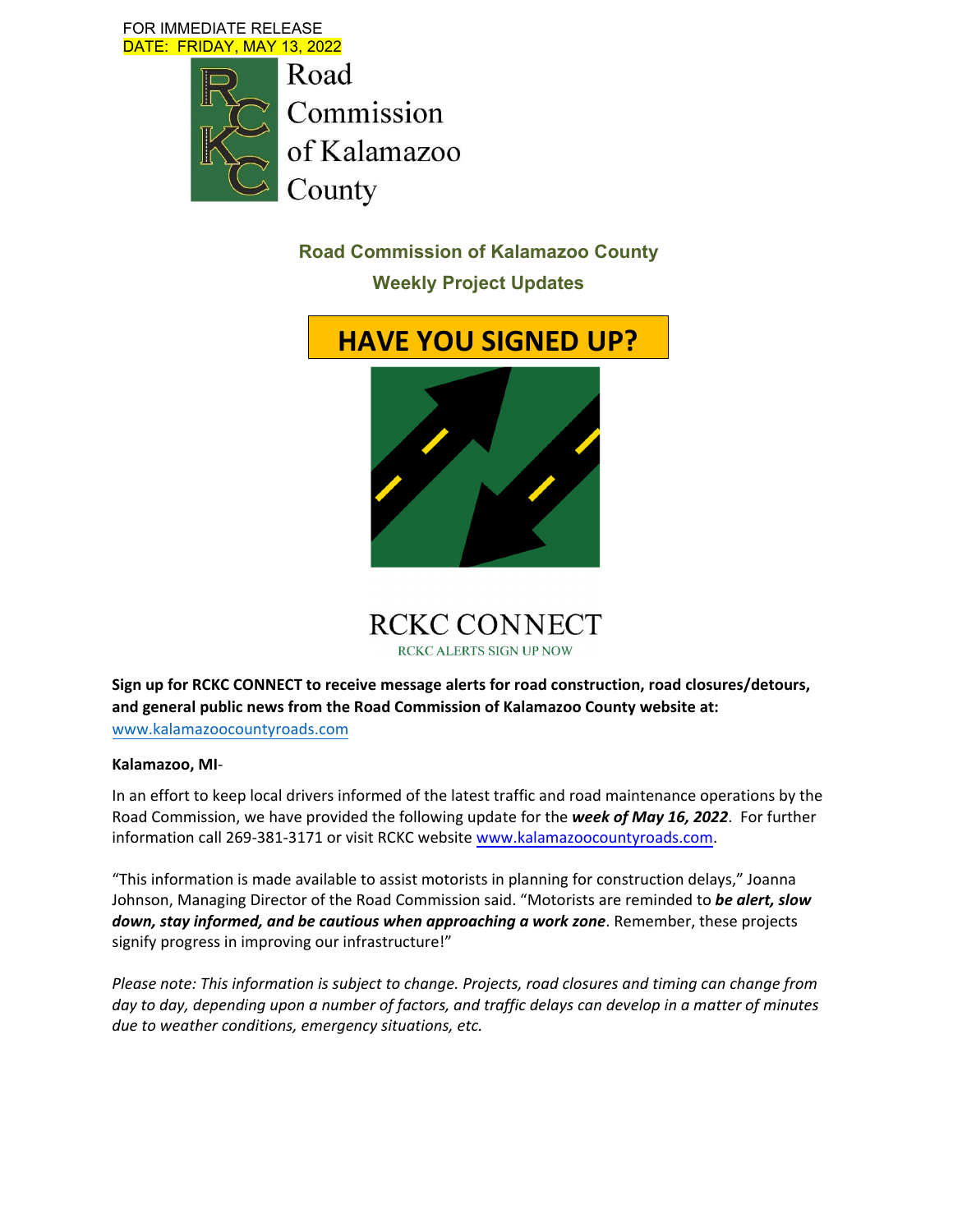# **Alamo Township**

| Road:<br><b>Current Status:</b> | 6th Street - H Avenue to F Avenue (Alamo / Oshtemo Townships)<br>Cutting high side shoulders week of 5/16 or 5/23 with roadway asphalt<br>overlay paving to follow. Guardrail to be reinstalled between H Ave and<br>G Ave. Mailboxes to be adjusted closer to the road. |
|---------------------------------|--------------------------------------------------------------------------------------------------------------------------------------------------------------------------------------------------------------------------------------------------------------------------|
| Detour:                         | <b>Single Lane Closures.</b>                                                                                                                                                                                                                                             |
| Project Information:            | This project includes road surface milling and asphalt resurfacing, work<br>to improve drainage and erosion by installing and rehabilitating<br>spillways.                                                                                                               |
| Start Date:                     | May 2, 2022                                                                                                                                                                                                                                                              |
| End Date:                       | July 1, 2022                                                                                                                                                                                                                                                             |
|                                 |                                                                                                                                                                                                                                                                          |

**Charleston Township**

| Road:                  | Miller Drive - 0.2 miles east of 35th Street to 38th Street (Charleston /                                                  |
|------------------------|----------------------------------------------------------------------------------------------------------------------------|
|                        | <b>Comstock Townships)</b>                                                                                                 |
| <b>Current Status:</b> | Awaiting fog seal over construction joint                                                                                  |
| Detour:                | <b>None</b>                                                                                                                |
| Project Information:   | This project includes existing road surface milling, asphalt resurfacing,<br>re-establishing shoulders, and tree removals. |
| Start Date:            | April 22, 2022                                                                                                             |
| End Date:              | Mid-May                                                                                                                    |
|                        |                                                                                                                            |

# **Climax Township**

| Road:                  | TS Avenue - 47th Street to 48th Street                                                      |
|------------------------|---------------------------------------------------------------------------------------------|
| <b>Current Status:</b> | Culvert installation and ditching week of 05/16/2022                                        |
| Detour:                | <b>None</b>                                                                                 |
| Project Information:   | This project includes tree removal, ditching, culvert replacement, and<br>gravel placement. |
| Start Date:            | April 19, 2022                                                                              |
| End Date:              | Late-May                                                                                    |

| Road:                  | 47th Street - S Avenue to TS Avenue                                                         |
|------------------------|---------------------------------------------------------------------------------------------|
| <b>Current Status:</b> | Culvert installation and ditching week of 05/16/2022                                        |
| Detour:                | <b>None</b>                                                                                 |
| Project Information:   | This project includes tree removal, ditching, culvert replacement, and<br>gravel placement. |
| Start Date:            | April 19, 2022                                                                              |
| End Date:              | Late-May                                                                                    |

\*\*\*\*\*\*\*\*\*\*\*\*\*\*\*\*\*\*\*\*\*\*\*\*\*\*\*\*\*\*\*\*\*\*\*\*\*\*\*\*\*\*\*\*\*\*\*\*\*\*\*\*\*\*\*\*\*\*\*\*\*\*\*\*\*\*

## **Comstock Township**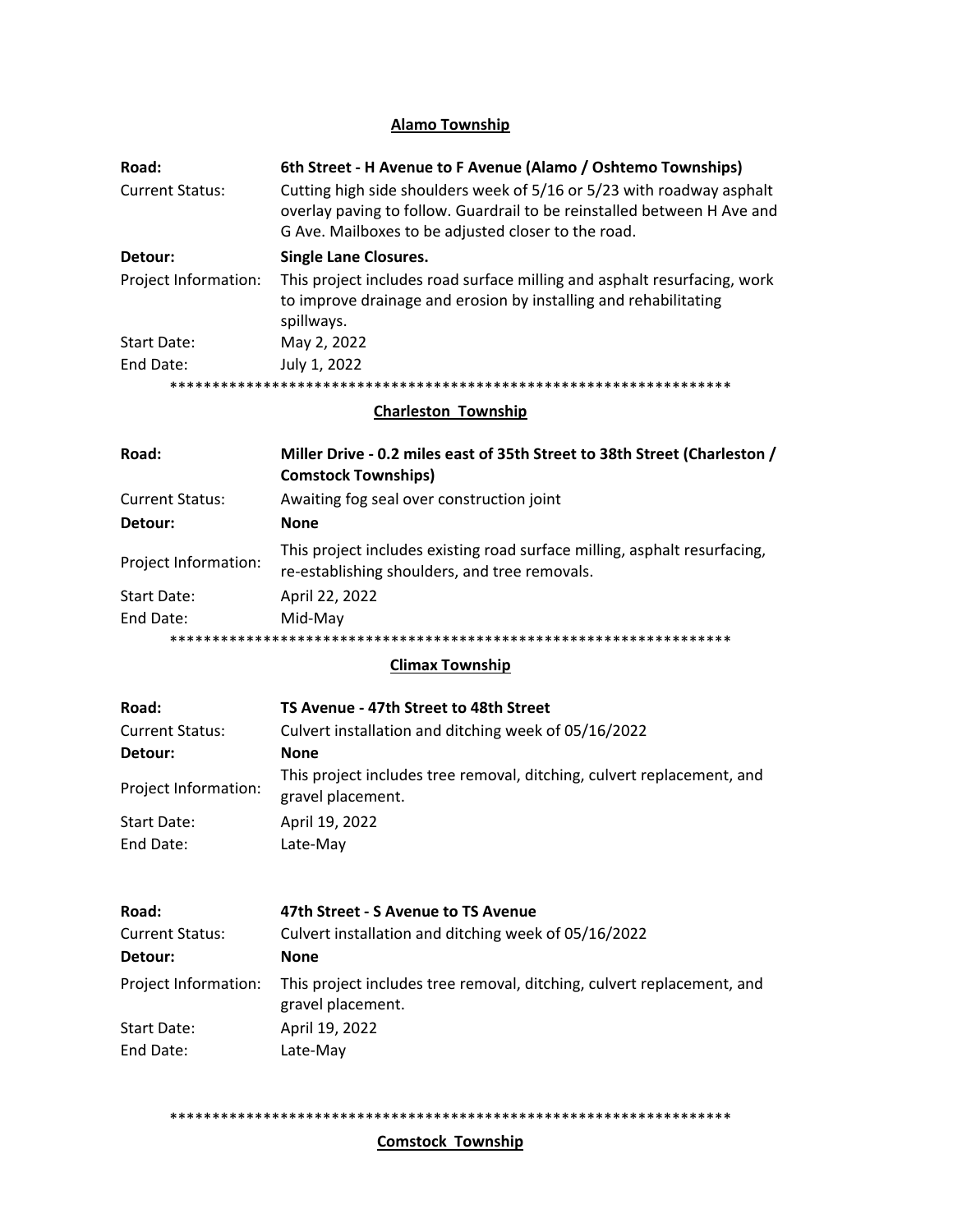| Road:                  | Saginaw Drive - 28th Street to Bailey Street                                                                                                            |
|------------------------|---------------------------------------------------------------------------------------------------------------------------------------------------------|
| <b>Current Status:</b> | Culvert Installation and Tree removal Late May                                                                                                          |
| Detour:                | <b>None</b>                                                                                                                                             |
| Project Information:   | This project includes high shoulders, gravel, pulverizing, culvert<br>installation, ditching, HMA base and surface paving, and tree<br>trimming/removal |
| Start Date:            | April 27, 2022                                                                                                                                          |
| End Date:              | Late May                                                                                                                                                |

| Road:                  | Ligget Street - 28th Street to Bailey Street                                                                                                            |
|------------------------|---------------------------------------------------------------------------------------------------------------------------------------------------------|
| <b>Current Status:</b> | Culvert Installation and Tree removal Late May                                                                                                          |
| Detour:                | <b>None</b>                                                                                                                                             |
| Project Information:   | This project includes high shoulders, gravel, pulverizing, culvert<br>installation, ditching, HMA base and surface paving, and tree<br>trimming/removal |
| Start Date:            | April 27, 2022                                                                                                                                          |
| End Date:              | Late May                                                                                                                                                |

| Road:                  | Bailey Street - Ligget Street to Saginaw Drive                                                                                                          |
|------------------------|---------------------------------------------------------------------------------------------------------------------------------------------------------|
| <b>Current Status:</b> | Culvert Installation and Tree removal Late May                                                                                                          |
| Detour:                | <b>None</b>                                                                                                                                             |
| Project Information:   | This project includes high shoulders, gravel, pulverizing, culvert<br>installation, ditching, HMA base and surface paving, and tree<br>trimming/removal |
| Start Date:            | April 27, 2022                                                                                                                                          |
| End Date:              | Late May                                                                                                                                                |

| Road:                  | Collette Avenue - 1,300' north of Electra Street to Electra Street,<br>Benedict Avenue - 1,300' north of Electra Street to Electra Street,<br>Daniel Street - 1,300 ' north of Electra Street to Electra Street, Charles<br>Avenue - Daniel Street to Shields Street, Shields Street - 1,300' north<br>of Electra Street to Electra Street |
|------------------------|--------------------------------------------------------------------------------------------------------------------------------------------------------------------------------------------------------------------------------------------------------------------------------------------------------------------------------------------|
| <b>Current Status:</b> | Gravel Installation week of 05/16/22                                                                                                                                                                                                                                                                                                       |
| Detour:                | <b>None</b>                                                                                                                                                                                                                                                                                                                                |
| Project Information:   | This project includes High Shoulders, gravel, pulverizing, culvert<br>installation, Leaching Basins, Ditching, HMA base and surface paving,<br>and tree trimming/removal                                                                                                                                                                   |
| <b>Start Date:</b>     | May 9, 2022                                                                                                                                                                                                                                                                                                                                |
| End Date:              | Late June                                                                                                                                                                                                                                                                                                                                  |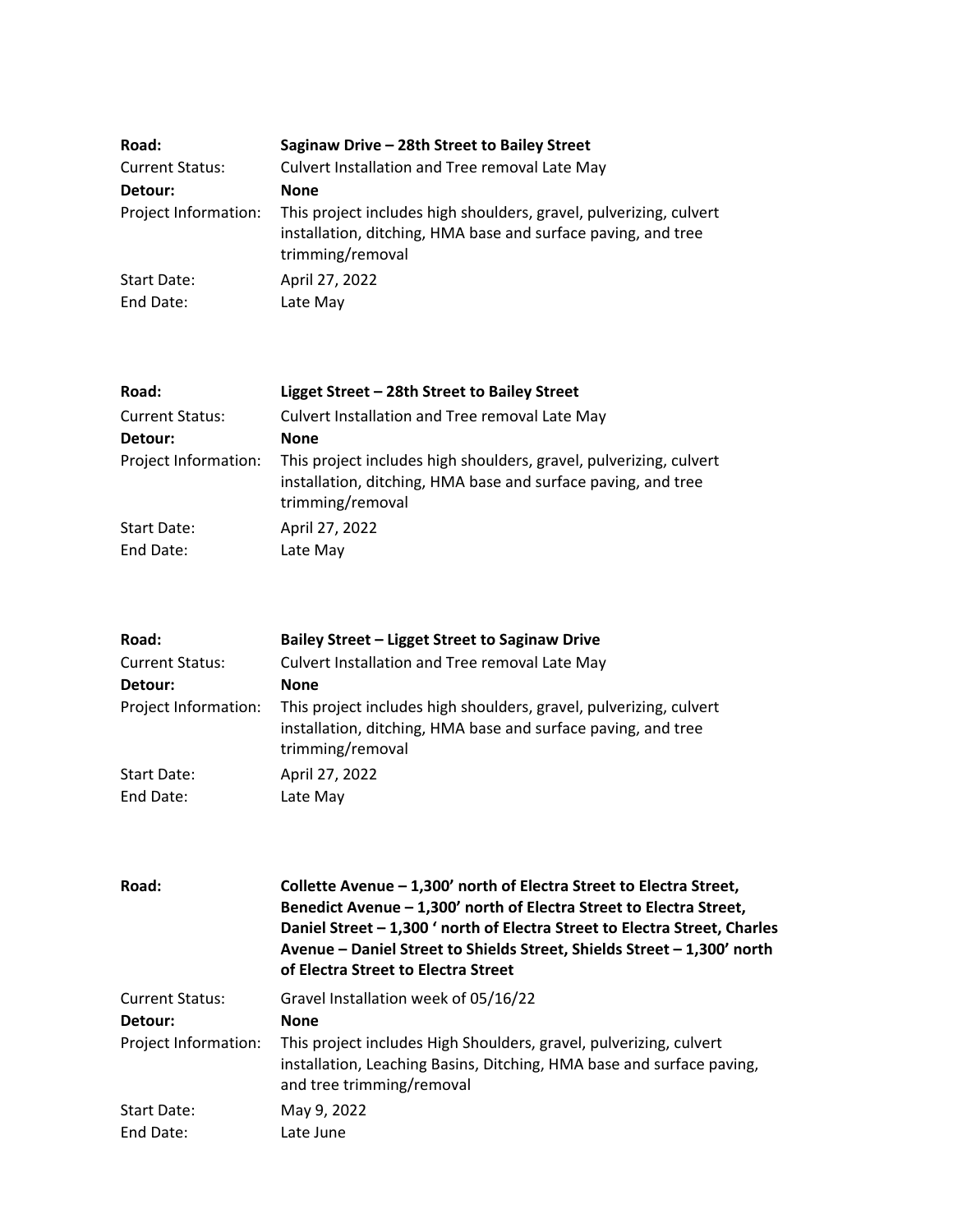| Road:                  | Landing Way $-1,600'$ south of G Avenue to G Avenue                                    |
|------------------------|----------------------------------------------------------------------------------------|
| <b>Current Status:</b> | <b>Restoration Late May</b>                                                            |
| Detour:                | <b>None</b>                                                                            |
|                        | Project Information: This project includes tree trimming/removal, milling, HMA surface |
|                        | course                                                                                 |
| <b>Start Date:</b>     | April 28, 2022                                                                         |
| End Date:              | Late May                                                                               |

| Road:                           | Sprinkle Road - E. Main Street to G Avenue                                                                                                                                                                                                                        |
|---------------------------------|-------------------------------------------------------------------------------------------------------------------------------------------------------------------------------------------------------------------------------------------------------------------|
| <b>Current Status:</b>          | Continuing to pour concrete for northbound shoulder and finishing<br>embankment work in low area next to the road to create more gradual<br>side slopes where guardrail used to be. Asphalt wedging in curves and<br>milling roadway to follow later in the week. |
| Detour:                         | No detour. Lane closures only.                                                                                                                                                                                                                                    |
| Project Information:            | This project includes road surface milling and asphalt resurfacing,<br>updating sidewalk ramps at H Avenue, improving safety by installing<br>concrete pavement in the median and shoulders for rumble strips, and<br>reducing roadside slopes.                   |
| <b>Start Date:</b><br>End Date: | February 21, 2022<br>September 16, 2022                                                                                                                                                                                                                           |

| Road:                  | 35th Street at Shadowlane Avenue                                                          |
|------------------------|-------------------------------------------------------------------------------------------|
| <b>Current Status:</b> | Awaiting pole fabrication. No work anticipated until Fall 2022.                           |
| Detour:                | No detours or closures.                                                                   |
| Project Information:   | This project includes a traffic signal replacement with a new mast arm<br>traffic signal. |
| Start Date:            | April 11, 2022                                                                            |
| End Date:              | November 15, 2022                                                                         |

| Road:                  | Miller Drive - 0.2 miles east of 35th Street to 38th Street (Comstock /<br><b>Charleston Townships)</b> |
|------------------------|---------------------------------------------------------------------------------------------------------|
| <b>Current Status:</b> | Awaiting Fog Seal Construction Joint                                                                    |
| Detour:                | <b>None</b>                                                                                             |
| Project Information:   | This project includes High Shoulders, Trees, Milling, HMA Surface<br>Course                             |
| <b>Start Date:</b>     | April 22, 2022                                                                                          |
| End Date:              | Mid June                                                                                                |
|                        |                                                                                                         |

**Kalamazoo Township**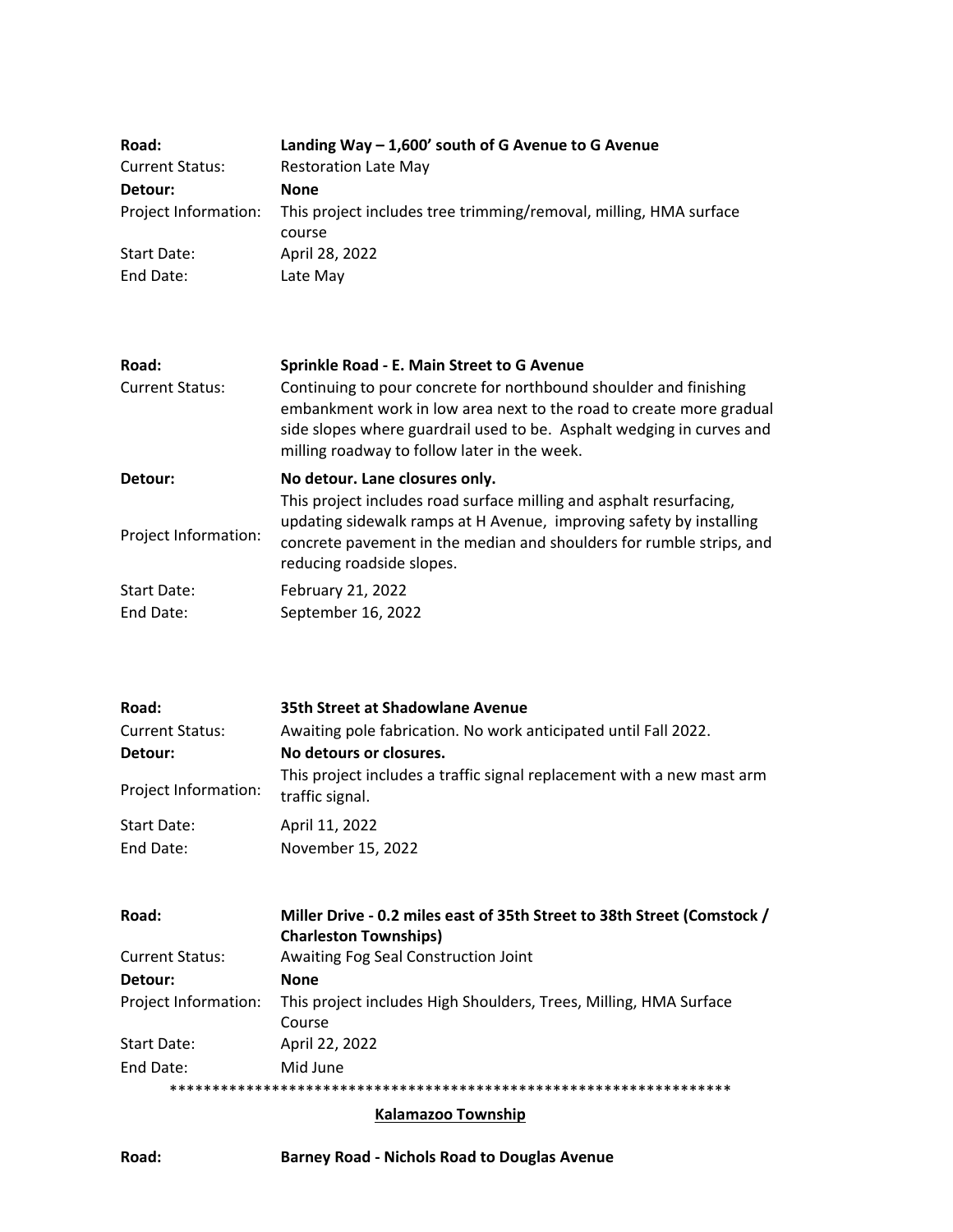| <b>Current Status:</b> | Storm sewer work on Barney east of Nichols starting 5/16. During this<br>time Barney will be closed from east of Nichols. All traffic should access<br>from the east (Douglas Avenue). Restoration also occurring East of<br>Country Acres 5/16. |
|------------------------|--------------------------------------------------------------------------------------------------------------------------------------------------------------------------------------------------------------------------------------------------|
| Detour:                | Road closed to through traffic during the project. The detour route is<br>Douglas Avenue, Ravine Road, and Nichols Road.                                                                                                                         |
| Project Information:   | This project includes road surface milling and asphalt resurfacing, curb<br>and gutter work along with drainage improvements.                                                                                                                    |
| <b>Start Date:</b>     | April 18, 2022                                                                                                                                                                                                                                   |
| End Date:              | September 1, 2022                                                                                                                                                                                                                                |

| Road:                             | <b>Mosel Avenue - Douglas Avenue to Riverview Drive</b>                                                                                                                              |
|-----------------------------------|--------------------------------------------------------------------------------------------------------------------------------------------------------------------------------------|
| <b>Current Status:</b><br>Detour: | Awaiting pole fabrication. No work anticipated until Fall 2022.<br>No detours or closures.                                                                                           |
| Project Information:              | This project includes traffic signal replacements and upgrades for the<br>intersections of Mosel Avenue at Riverview Drive, Burdick Street,<br>Westnedge Avenue, and Douglas Avenue. |
| Start Date:                       | March 3, 2022                                                                                                                                                                        |
| End Date:                         | October 15, 2022                                                                                                                                                                     |
|                                   |                                                                                                                                                                                      |

### **Oshtemo** Township

| Road:                  | Boyce Drive - H Avenue to Emneth Avenue, Emneth Avenue - Boyce<br>Avenue to Cotswold Street, Cotswold Avenue - H Avenue to Emneth<br>Avenue                                                                                                                                                                                                              |
|------------------------|----------------------------------------------------------------------------------------------------------------------------------------------------------------------------------------------------------------------------------------------------------------------------------------------------------------------------------------------------------|
| <b>Current Status:</b> | Paving week of 05/16/22                                                                                                                                                                                                                                                                                                                                  |
| Detour:                | <b>None</b>                                                                                                                                                                                                                                                                                                                                              |
| Project Information:   | This project includes High Shoulders, Milling, HMA Base Course, HMA<br>Surface Course                                                                                                                                                                                                                                                                    |
| Start Date:            | May 4, 2022                                                                                                                                                                                                                                                                                                                                              |
| End Date:              | Late May                                                                                                                                                                                                                                                                                                                                                 |
| Road:                  | Buckham Wood Drive - 9th Street to Caddam Wood Avenue, Caddam<br>Wood Avenue - Laurel Wood Street to Buckham Wood Drive, Laurel<br>Wood Street - Buckham Wood Drive to Caddam Wood Avenue, Wood<br>Hollow Avenue – Buckham Wood Drive to 75' north of Buckham<br>Wood Drive, Beymoure Street - 150' south of Caddam Wood Avenue<br>to Caddam Wood Avenue |
| <b>Current Status:</b> | <b>Restoration Late May</b>                                                                                                                                                                                                                                                                                                                              |
| Detour:                | <b>None</b>                                                                                                                                                                                                                                                                                                                                              |
| Project Information:   | This project includes milling, HMA surface course                                                                                                                                                                                                                                                                                                        |
| Start Date:            | April 27, 2022                                                                                                                                                                                                                                                                                                                                           |
| End Date:              | Late May                                                                                                                                                                                                                                                                                                                                                 |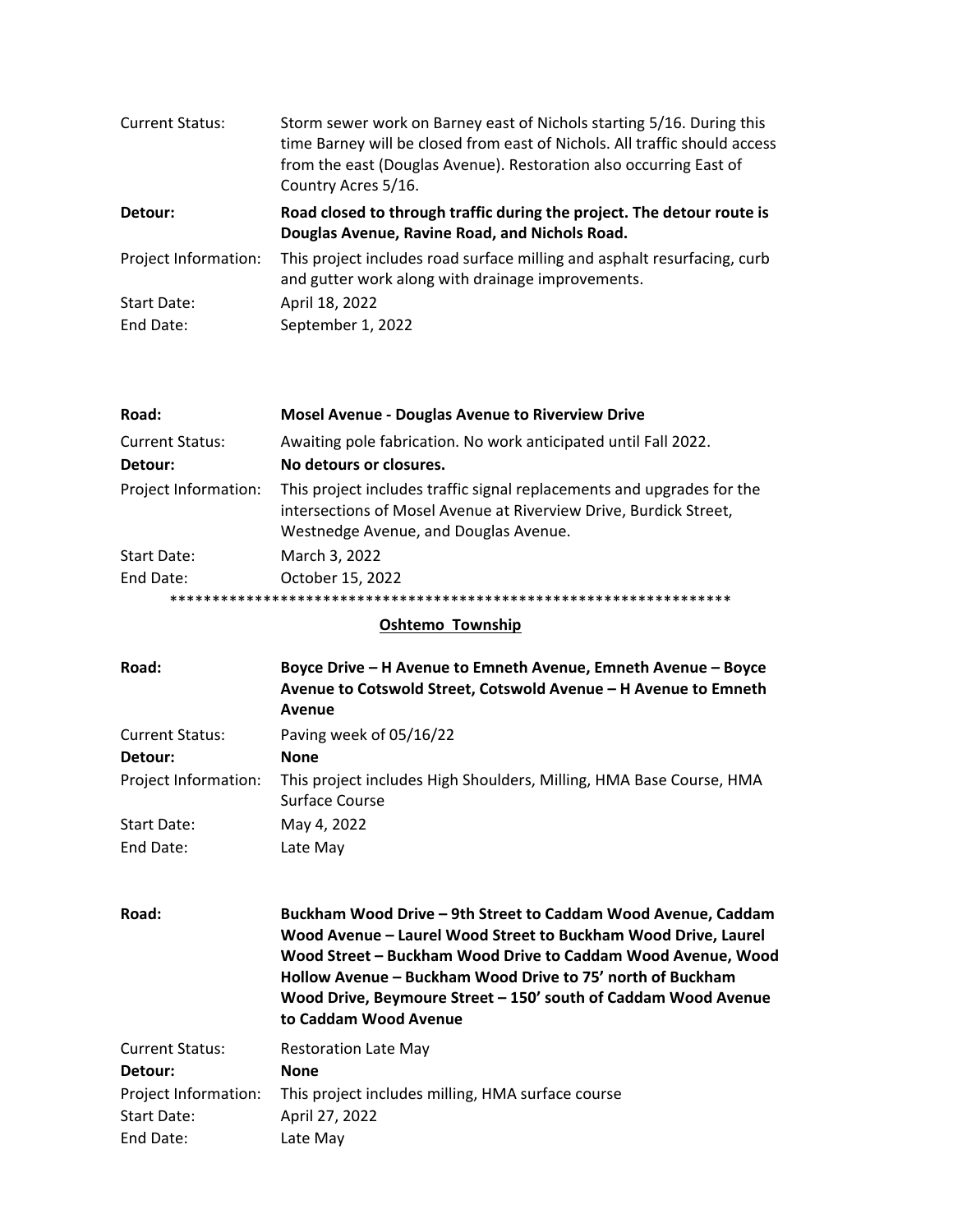| Road:                  | Old Savannah Drive – H Avenue to Stone Mountain Drive, Stone<br>Mountain Drive - Stone Mountain Drive to 550' north of Stone<br><b>Mountain Drive</b> |
|------------------------|-------------------------------------------------------------------------------------------------------------------------------------------------------|
| <b>Current Status:</b> | <b>Restoration Late May</b>                                                                                                                           |
| Detour:                | <b>None</b>                                                                                                                                           |
| Project Information:   | This project includes milling, HMA surface course                                                                                                     |
| Start Date:            | April 24, 2022                                                                                                                                        |
| End Date:              | Late May                                                                                                                                              |
|                        |                                                                                                                                                       |

### **Pavilion Township**

| Road:                  | 32nd Street - OP Avenue to O Avenue                                                                                              |
|------------------------|----------------------------------------------------------------------------------------------------------------------------------|
| <b>Current Status:</b> | Gravel Installation and Trees Mid May                                                                                            |
| Detour:                | <b>None</b>                                                                                                                      |
| Project Information:   | This project includes tree removal, addition of gravel, pulverizing,<br>culvert replacement, fine grading, and double chip seal. |
| Start Date:            | April 22, 2022                                                                                                                   |
| End Date:              | Late July                                                                                                                        |

| Road:                  | S Avenue - 29th Street to 34th Street                                                                                                                                                                                                                                                                                                                                             |
|------------------------|-----------------------------------------------------------------------------------------------------------------------------------------------------------------------------------------------------------------------------------------------------------------------------------------------------------------------------------------------------------------------------------|
| <b>Current Status:</b> | Finishing curb and gutter installation at intersections on 5/13.<br>Continuing to pave bottom two layers of asphalt for the sections of S<br>Avenue on either side of the railroad tracks. Roadwork near and<br>between railroad tracks scheduled for 5/23-5/25 in coordination with<br>the Railroad. Continuing with ditching. Shoulder gravel to be placed<br>following paving. |
| Detour:                | Follow posted detour route: 29th Street to Q Avenue to 34th Street.                                                                                                                                                                                                                                                                                                               |
| Project Information:   | This project will reconstruct the road by crushing the old road surface,<br>placing new asphalt, updating some drainage culverts, improving<br>grades in the curves and widening the shoulder.                                                                                                                                                                                    |
| Start Date:            | March 14, 2022                                                                                                                                                                                                                                                                                                                                                                    |
| End Date:              | June 24, 2022                                                                                                                                                                                                                                                                                                                                                                     |

\*\*\*\*\*\*\*\*\*\*\*\*\*\*\*\*\*\*\*\*\*\*\*\*\*\*\*\*\*\*\*\*\*\*\*\*\*\*\*\*\*\*\*\*\*\*\*\*\*\*\*\*\*\*\*\*\*\*\*\*\*\*\*\*\*\*

## **Richland Township**

| Road:                  | 29th Street - AB Avenue to 3,000' north of AB Avenue                                                                                       |
|------------------------|--------------------------------------------------------------------------------------------------------------------------------------------|
| <b>Current Status:</b> | Gravel installation Late May                                                                                                               |
| Detour:                | <b>None</b>                                                                                                                                |
| Project Information:   | This project includes tree removal, addition of gravel, pulverizing,<br>culvert replacement, fine grading, double chip seal, and fog seal. |
| Start Date:            | April 18, 2022                                                                                                                             |
| End Date:              | Late July                                                                                                                                  |
|                        |                                                                                                                                            |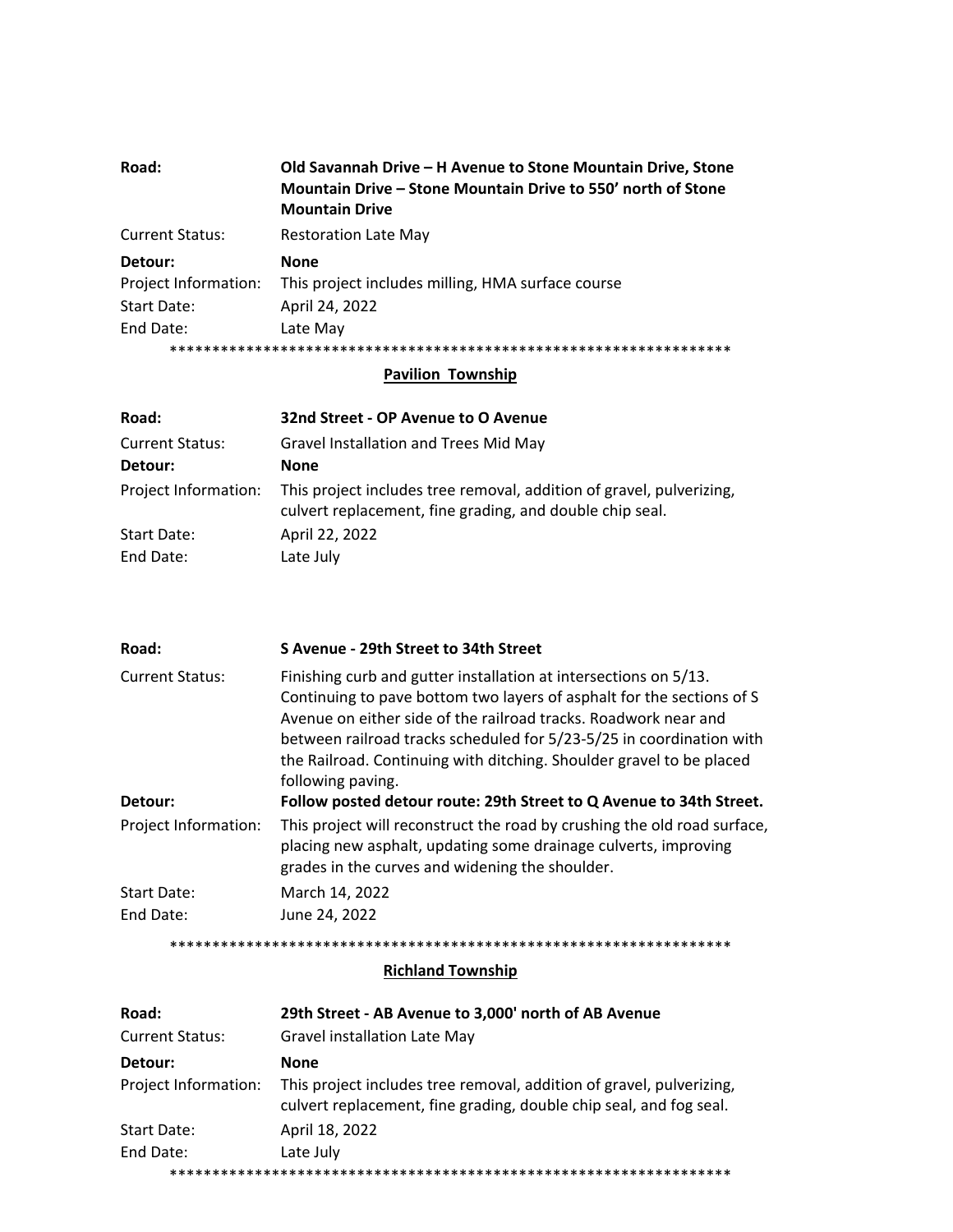### **Schoolcraft Township**

| Road:                  | Surry Avenue - Blue Ridge Drive to Oakland Drive, Blue Ridge Drive -<br>Crimora Drive to 382' north of Surry Avenue, Crimora Drive - Blue<br><b>Ridge Drive to Surry Drive</b> |
|------------------------|--------------------------------------------------------------------------------------------------------------------------------------------------------------------------------|
| <b>Current Status:</b> | Raise Manholes and Roadside Restoration Week of 5/16/22                                                                                                                        |
| Detour:                | <b>None</b>                                                                                                                                                                    |
| Project Information:   | This project includes milling and HMA overlay.                                                                                                                                 |
| Start Date:            | April 28, 2022                                                                                                                                                                 |
| End Date:              | Late-May                                                                                                                                                                       |
|                        |                                                                                                                                                                                |

## **Texas Township**

| Road:                  | Eagle Lake Drive - 1,560' west of East Eagle Lake Drive to East Eagle<br>Lake Drive        |
|------------------------|--------------------------------------------------------------------------------------------|
| <b>Current Status:</b> | Gravel removal in road lift area Week of 5/16/2022                                         |
| Detour:                | Traffic to be maintained during project. Temporary traffic regulators<br>may be necessary. |
| Project Information:   | This project includes drainage improvements, pulverizing, milling, and<br>HMA paving       |
| Start Date:            | May 9, 2022                                                                                |
| End Date:              | Early July                                                                                 |
|                        | ****************************<br>*************************                                  |

#### **Wakeshma Township**

| Road:                  | V Avenue - 42nd Street to 44th Street                                                                                                      |
|------------------------|--------------------------------------------------------------------------------------------------------------------------------------------|
| <b>Current Status:</b> | Gravel installation Late May                                                                                                               |
| Detour:                | None                                                                                                                                       |
| Project Information:   | This project includes tree removal, addition of gravel, pulverizing,<br>culvert replacement, fine grading, double chip seal, and fog seal. |
| Start Date:            | April 19, 2022                                                                                                                             |
| End Date:              | Late July                                                                                                                                  |
|                        |                                                                                                                                            |

#### **County Wide Projects**

| Road:                  | Crack filling on various roads in Kalamazoo County                                                    |
|------------------------|-------------------------------------------------------------------------------------------------------|
| <b>Current Status:</b> | Crack Fill continues week of 05/16/2022 in Ross Township, Richland                                    |
|                        | Township, and on primary roads countywide.                                                            |
| Detour:                | None, but slight delays will be common, as this is a mobile operation.                                |
| Project Information:   | This project will include the cleaning of dirt and debris from cracks and<br>sealing with crack fill. |
| Start Date:            | May 2, 2022                                                                                           |
| End Date:              | Mid-November                                                                                          |